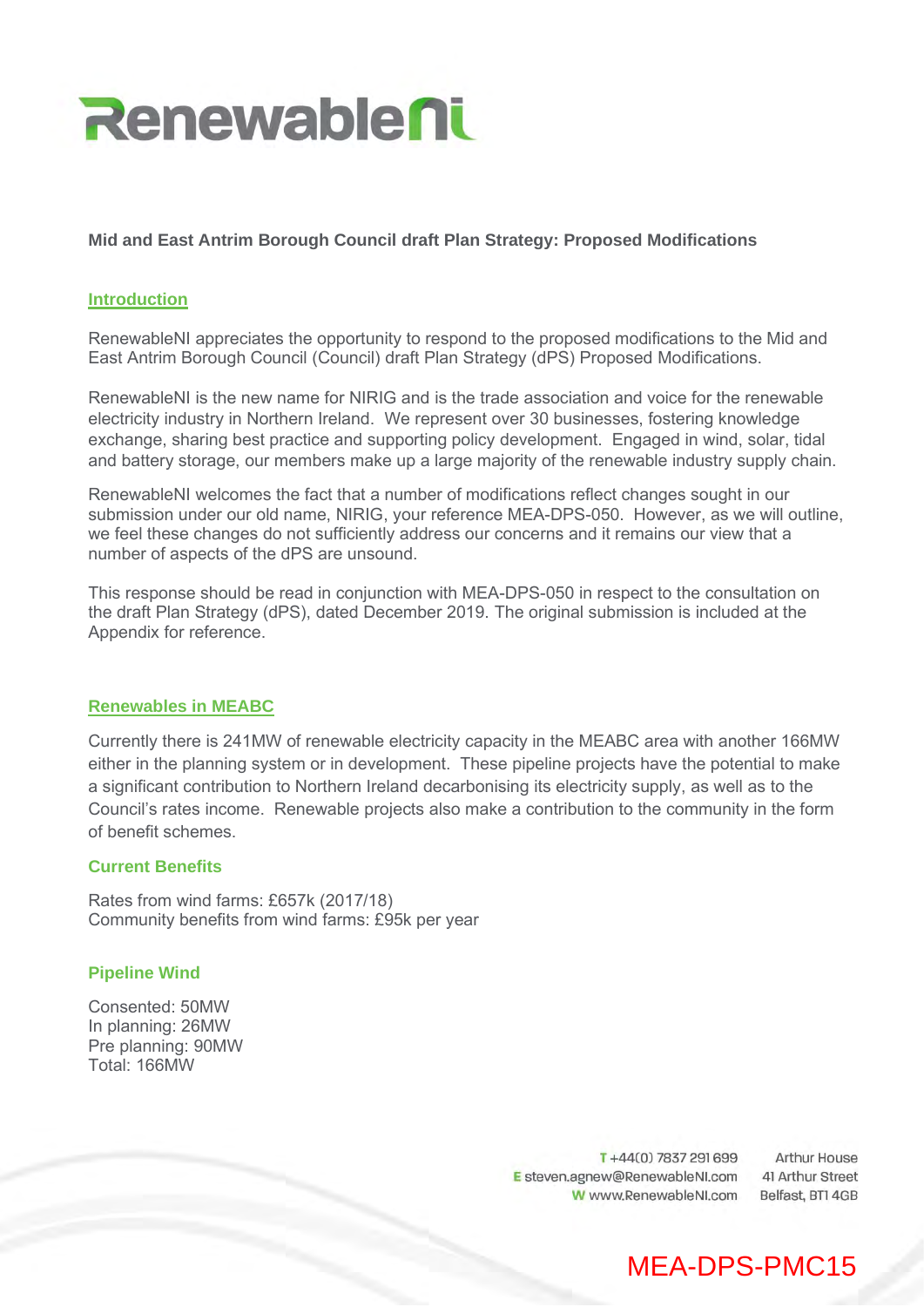

## **Pipeline Storage:** 100MW

Projects in the pipeline have the potential to increase renewable electricity output in MEABC by almost 70% with a direct financial benefit of circa £0.5m per year to the Council and the community. NIRIG would anticipate that in 2020 the Department for the Economy (DfE) will set an ambitious strategy for energy decarbonisation which will likely stimulate further investment in renewables in the area.

As demonstrated in *The Wind Dividend* report, renewable electricity helps to reduce consumer bills with investment in wind energy saving consumers £135m between 2000-2020. In this period 9m tonnes of carbon have also been saved.

When we consider the further benefits of cleaner air and local job creation, the renewable electricity industry has provided significant benefit to our economy, people and environment.

# **Net Zero**

The UK Government has set in legislation a requirement for a 'net zero' economy by 2050. To achieve this the power sector, which has already made significant strides towards decarbonisation, would have to reach net zero by 2040. It is expected that for other sectors such as heat and transport the transition will be longer hence power having to do the early heavy lifting. Without more renewables, net zero cannot be achieved.

Along with all other public bodies, Council has an obligation to achieve net zero. RenewableNI therefore urges Council to ensure that the requirement to achieve net zero forms a fundamental pillar of the dPS and its vision.

The dPS should prioritise policies that promote electricity from renewable sources. This will assist in meeting other shared objectives set out in the Regional Development Strategy (RDS), the Sustainable Development Strategy (SDS) and the Strategic Planning Policy Statement (SPPS).

## **Public Support for Renewables**

The Department for Business, Energy & Industrial Strategy Public Attitudes Tracker shows that 85% of the public in Northern Ireland are in favour of renewables, the highest level of any region in the UK. RenewableNI and its members are committed to working with communities to ensure that projects are designed and sited in such a way to maximise the benefits and mitigate any perceived

> T+44(0) 7837 291 699 E steven.agnew@RenewableNI.com W www.RenewableNI.com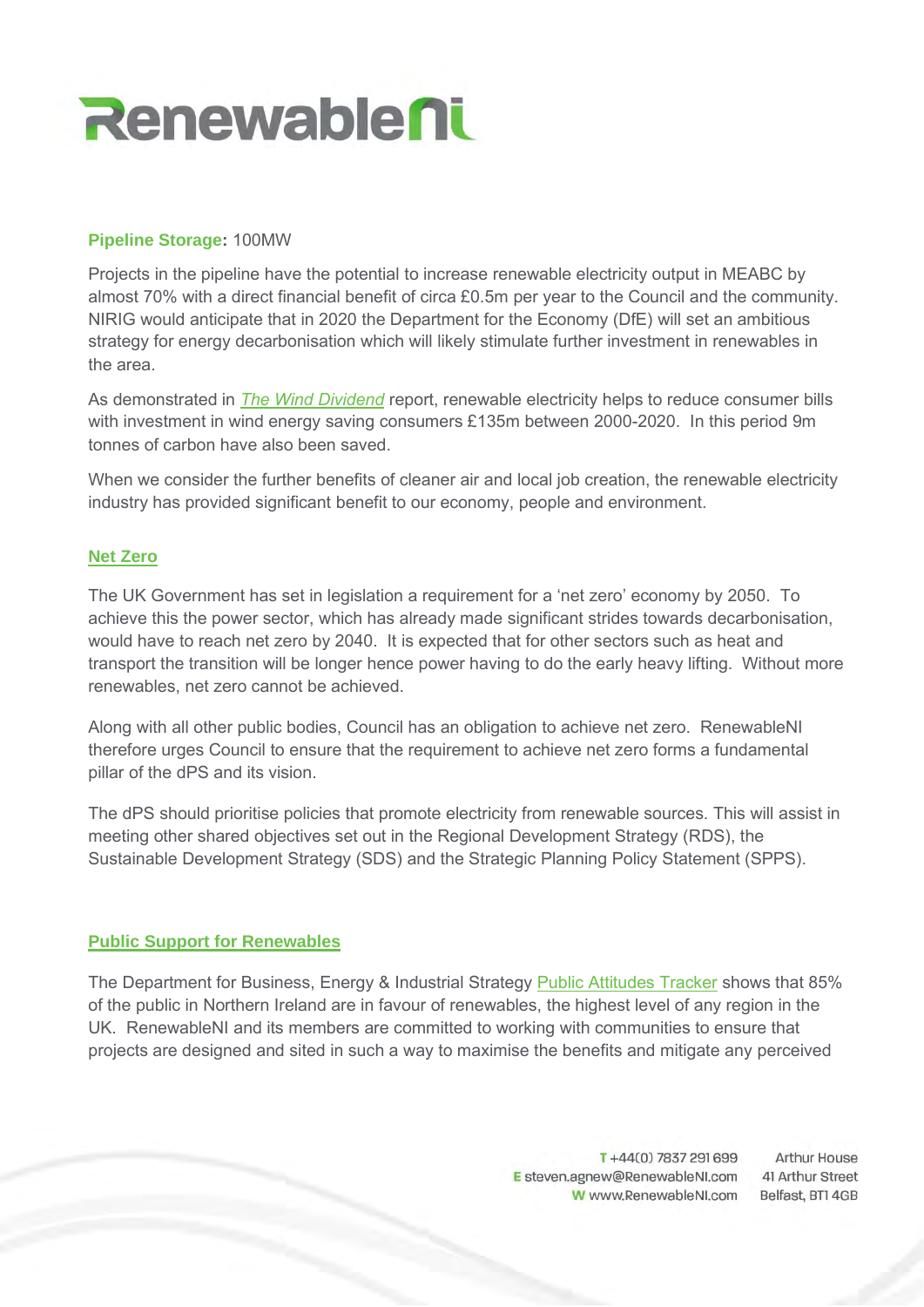

negative impacts. The Council should note that as well as the legitimate concerns some may have, there is clearly widespread support for renewables.

# **Economic Benefits of Renewables**

Increasingly foreign direct investment (FDI) companies wish to locate near to a secure supply of clean renewable electricity, many of whom have corporate policies on green energy and decarbonising. For example, two solar farms provide renewable energy privately to large energy users such as Belfast International Airport and Brett Martin. A model for future energy projects, Power Purchase Agreements (PPAs) such as these, should be given additional policy direction and protection. Renewable electricity PPAs can not only lower our regional reliance on fossil fuels but can also help our local indigenous companies to reduce energy costs and be more competitive.

RenewableNI suggests that the Council should include in its dPS reference to the wider role that the renewable energy sector can play in generating jobs, encouraging investment, protecting against increasing utility bill increases, strengthening the grid, reducing harmful emissions and the overreliance on imported fossil fuels.

## **Proposed Modifications**

**Policy CS2 Special Countryside Areas** Proposed Modification - PM-018

Despite the proposed modification, Policy CS2 still does not reflect the SPPS by providing for sustainable development in the countryside, nor is there any evidence base provided for the policy. Therefore, it continues to fail soundness test CE2.

## **Policy CS3 Areas of Constraint on High Structures**

Proposed Modifications - PM-019, PM-020, PM-021, PM-022, PM-023, PM-024, PM-025, PM-026, PM-027, PM-028, PM-029, PM-030, PM-031, PM-032, PM-033, PM-034.

Proposed modifications seeks to add an additional descriptor to the high structures policy by including references to "obstructive development" and associated justification and amplification text amendments.

RenewableNI notes that Council has responded to the Department for Infrastructure (DfI) submission and removed a number of specific references energy. However, the intent to greatly

> T+44(0) 7837 291 699 **Arthur House** E steven.agnew@RenewableNI.com 41 Arthur Street W www.RenewableNI.com Belfast, BT1 4GB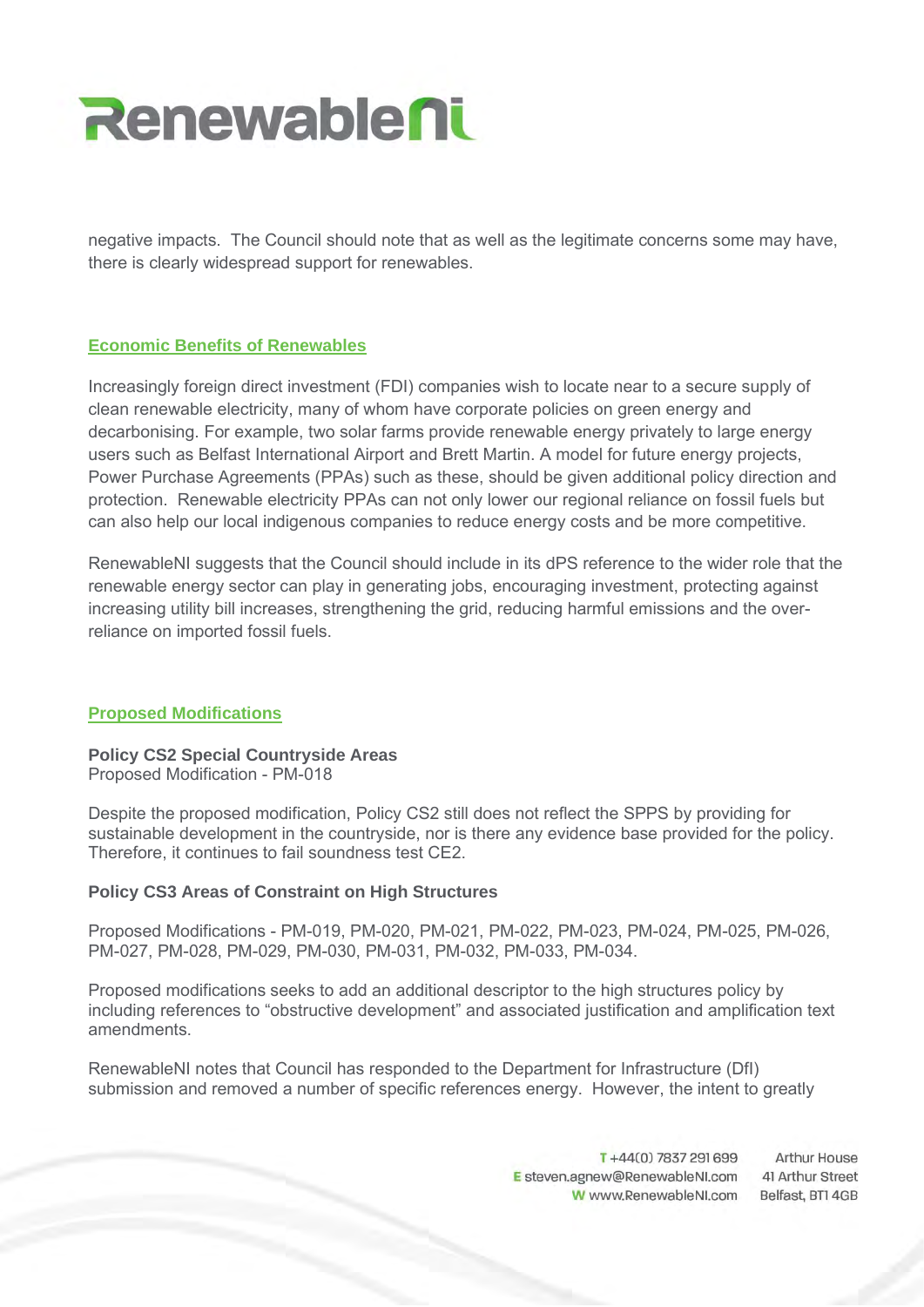

restrict renewable development remains clear and the addition of "obstructive development" only enhances this.

Policy CS3 therefore continues to contradict the SPPS and PPS18 without providing any evidence base for doing so. We therefore object to this draft policy and associated modifications as proposed, as it is unsound and it fails tests CE1, CE2, CE3 and C3.

## **Policy RE1 Renewable Energy Development**

**PM-126** – RenewableNI welcomes this proposed modification however the text should be made fully consistent with the SPPS phrasing and refer only to '*occupied property'*.

**PM-130** – RenewableNI welcomes the additional text in relation to co-location. However there remains an absence in the dPS in respect of standalone battery storage or hydrogen projects. It is important that there is clear policy in relation to these types of projects as they will become increasingly common within the lifetime of the strategy.

Despite the modifications, it is considered that the draft Policy remains in conflict with the key objectives of the dPS in respect of delivering renewable sources of energy and the requirement for climate change mitigations. The plan is incoherent as the objectives are not carried through to the implementation of the draft policy and is in contradiction of the SPPS and the RDS. The policy therefore fails soundness tests CE1, CE2, CE3 and C3.

## **Policy TOC1 Telecommunications Development and Overhead Cables**

Proposed modifications – PM-123, PM-133, PM-134, PM-135, PM-136, PM-137

The proposed modifications provide clarity and correction in relation to policy CS3 modifications. However, they do not address our original objection, that the policy acts as a blanket ban of telecommunications development in SCAs, without any allowance for exemptions or case by case considerations. It therefore continues to fail soundness tests CE2 and CE3.

## **Conclusion**

As currently drafted the dPS is in contradiction to existing and emerging policy in relation to energy and decarbonisation. No level of government, no geographical area and no sector of our society can exempt itself from the moral imperative and the legal requirement to transition to net zero. That does not and should not mean that there is a free for all for renewable development, good planning must continue to be followed.

However, as the SPPS recognises, the presumption should be in favour of renewable development with the onus being on the objector to demonstrate why a particular project should not be approved. Taking account of current and the proposed new restrictions of the dPS combined, only 0.6% of the Council area is available for wind development. This is, in effect, a presumption against renewables and therefore the dPS as currently drafted is unsound.

> $T + 44(0)$  7837 291 699 **Arthur House** E steven.agnew@RenewableNI.com 41 Arthur Street W www.RenewableNI.com Belfast, BT1 4GB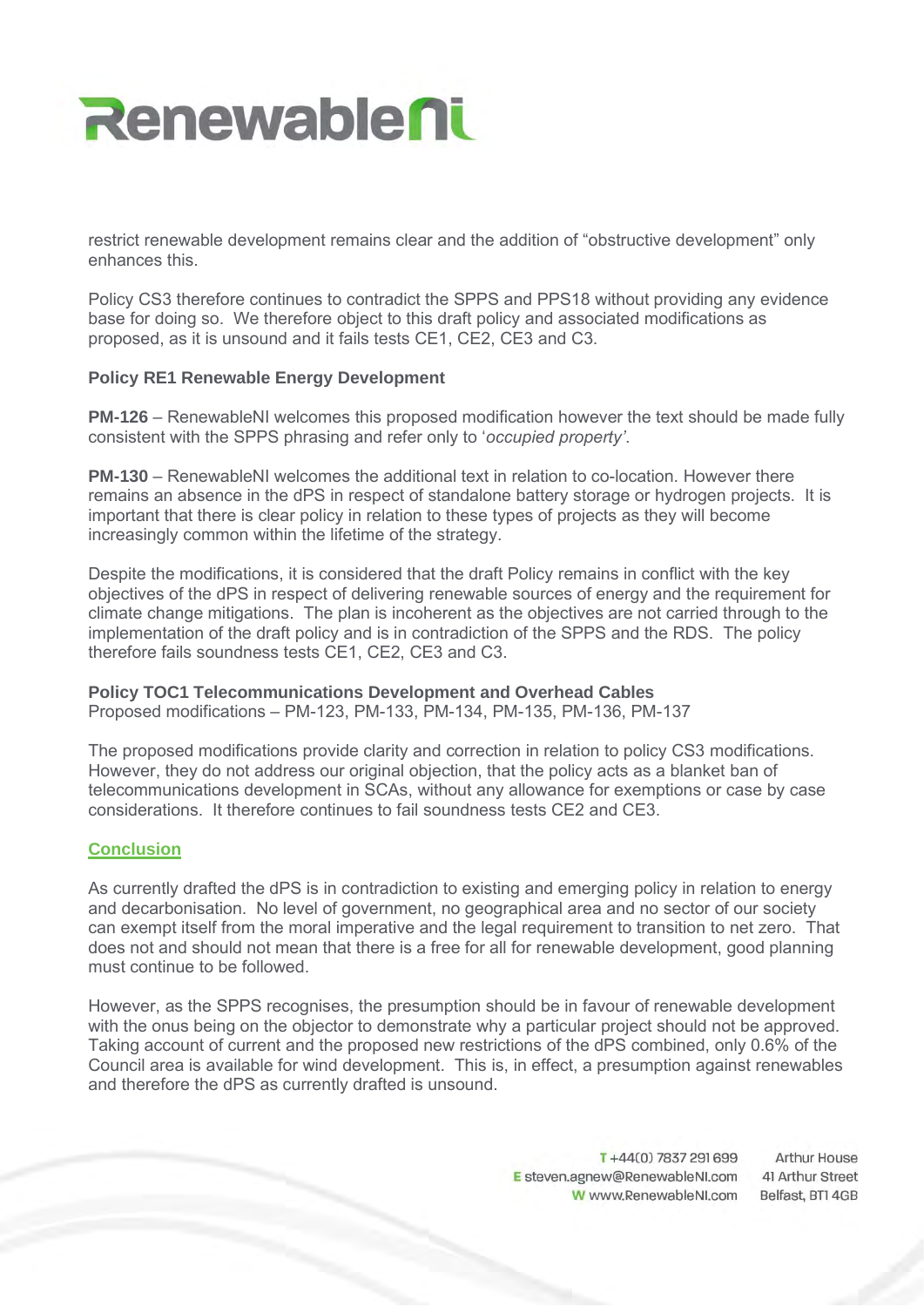

## **Appendix**

**NIRIG submission to Mid & East Antrim Borough Council draft Plan Strategy** 11<sup>th</sup> December 2019

**The Northern Ireland Renewables Industry Group (NIRIG) represents the views of the renewable electricity industry in Northern Ireland. We provide a conduit for knowledge exchange, policy development, support and consensus on best practice between all stakeholders. Committed to making a positive difference, we promote responsible development, support good community engagement and deliver low-cost electricity generation from sources such as onshore wind, tidal, solar and storage using our greatest natural resources***.*

NIRIG welcomes the opportunity to engage with Mid & East Antrim Borough Council (MEABC) on its draft Plan Strategy (dPS) for the Local Development Plan (LDP) 2030, and we look forward to engaging with the Council as the Plan progresses.

#### *Renewables in MEABC*

Currently there is 241MW of renewable electricity capacity in the MEABC area with another 166MW either in the planning system or in development. These pipeline projects have the potential to make a significant contribution to Northern Ireland decarbonising its electricity supply, as well as to the Council's rates income. Renewable projects also make a contribution to the community in the form of benefit schemes.

#### **Current Benefits**

Rates from wind farms: £657k (2017/18) Community benefits from wind farms: £95k per year

## **Pipeline Wind**

Consented: 50MW In planning: 26MW Pre planning: 90MW Total: 166MW

> T+44(0) 7837 291 699 E steven.agnew@RenewableNI.com W www.RenewableNI.com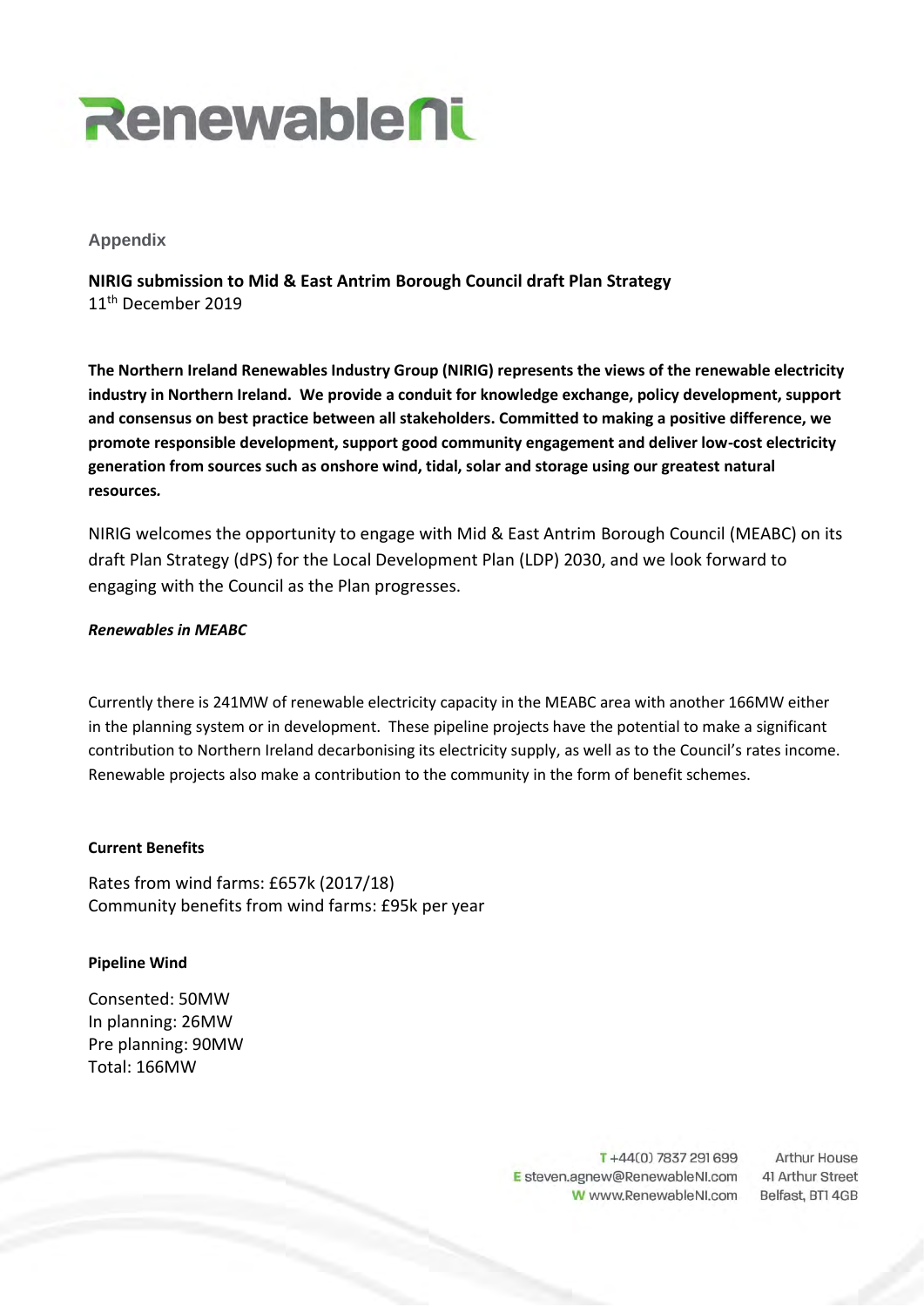

#### **Pipeline Storage**

Pre planning (storage): 100MW

Projects in the pipeline have the potential to increase renewable electricity output in MEABC by almost 70% with a direct financial benefit of circa £0.5m per year to the Council and the community. NIRIG would anticipate that in 2020 the Department for the Economy (DfE) will set an ambitious strategy for energy decarbonisation which will likely stimulate further investment in renewables in the area.

As demonstrated in *The Wind Dividend* report, renewable electricity helps to reduce consumer bills with investment in wind energy saving consumers £135m between 2000-2020. In this period 9m tonnes of carbon have also been saved.

When we consider the further benefits of cleaner air and local job creation, the renewable electricity industry has provided significant benefit to our economy, people and environment.

## *Net Zero*

The UK Government has set in legislation a requirement for a 'net zero' economy by 2050. To achieve this the power sector, which has already made significant strides towards decarbonisation, would have to reach net zero by 2040. It is expected that for other sectors such as heat and transport the transition will be longer hence power having to do the early heavy lifting. Without more renewables, net zero cannot be achieved.

In Northern Ireland we have reached 45% of our electricity consumption from renewables. NIRIG notes that the Republic of Ireland has set a target of 70% by 2030 with Scotland aiming for 100% by 2030. With DfE due to publish its energy strategy in 2020, Northern Ireland is yet to set a target. However, we have an obligation to play our part in achieving net zero with a duty on all public authorities to facilitate this.

> T+44(0) 7837 291 699 E steven.agnew@RenewableNI.com W www.RenewableNI.com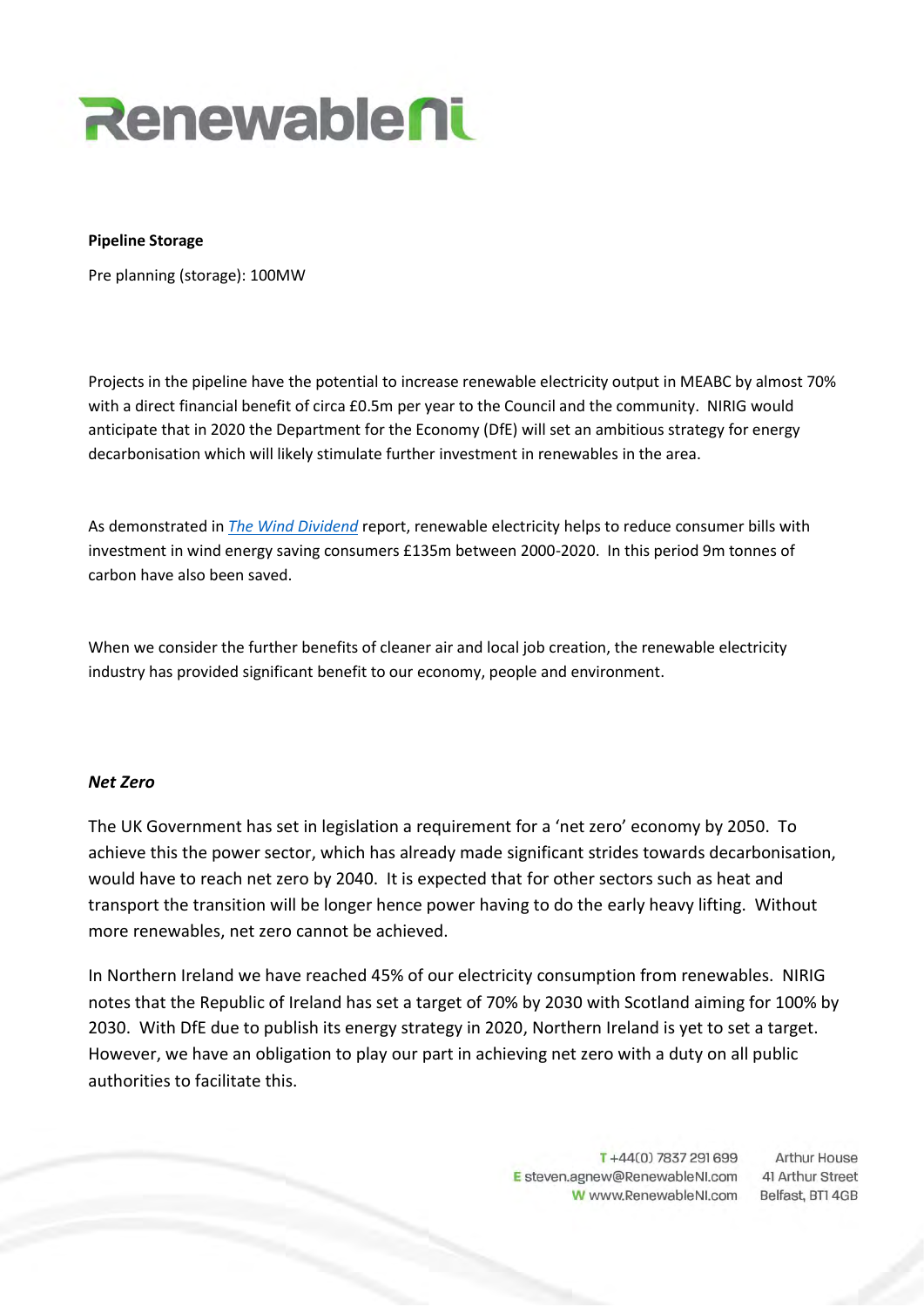

NIRIG therefore urges MEADC to ensure that the requirement to achieve net zero forms a fundamental pillar of the Plan Strategy (PS) and its vision. The PS should prioritise policies that promote electricity from renewable sources. This will assist in meeting other shared objectives set out in the Regional Development Strategy (RDS), the Sustainable Development Strategy (SDS) and the Strategic Planning Policy Statement (SPPS).

The Borough is home to two of Northern Ireland's three power stations, but there will be restrictions to the availability of Kilroot power station after 2021 resulting from the Industrial Emissions Directive post-2021 and it will shut down at the beginning of 2024. Facilitation of renewable electricity as a low-cost, low-carbon energy source that provides local jobs and investment, should be a priority for all Council areas, particularly those rich in natural resources such as wind and tidal energy. To meet increased demand for renewable energy in the context of Net Zero, there will be a focus on electrification of our heat, and transport systems, and fill the gap left by the closure of these power stations.

# *Public Support for Renewables*

With all energy infrastructure projects there is likely to be some level of local concern. NIRIG and its members are committed to working with communities to ensure that projects are designed and sited in such a way to maximise the benefits and mitigate any negative impacts. The Council should note that as well as the legitimate concerns some may have, there is widespread support for renewables. The Department for Business, Energy & Industrial Strategy Public Attitudes Tracker shows that 93% of the public in Northern Ireland are in favour of renewables, the highest level of any region in the UK.

## *Economic Benefits of Renewables*

Increasingly foreign direct investment (FDI) companies wish to locate near to a secure supply of clean renewable electricity, many of whom have corporate policies on green energy and decarbonising. For example, two solar farms provide renewable energy privately to large energy users such as Belfast International Airport and Brett Martin, both large employers in County Antrim. A model for future energy projects, Power Purchase Agreements (PPAs) such as these, should be given additional policy direction and

> T+44(0) 7837 291 699 E steven.agnew@RenewableNI.com W www.RenewableNI.com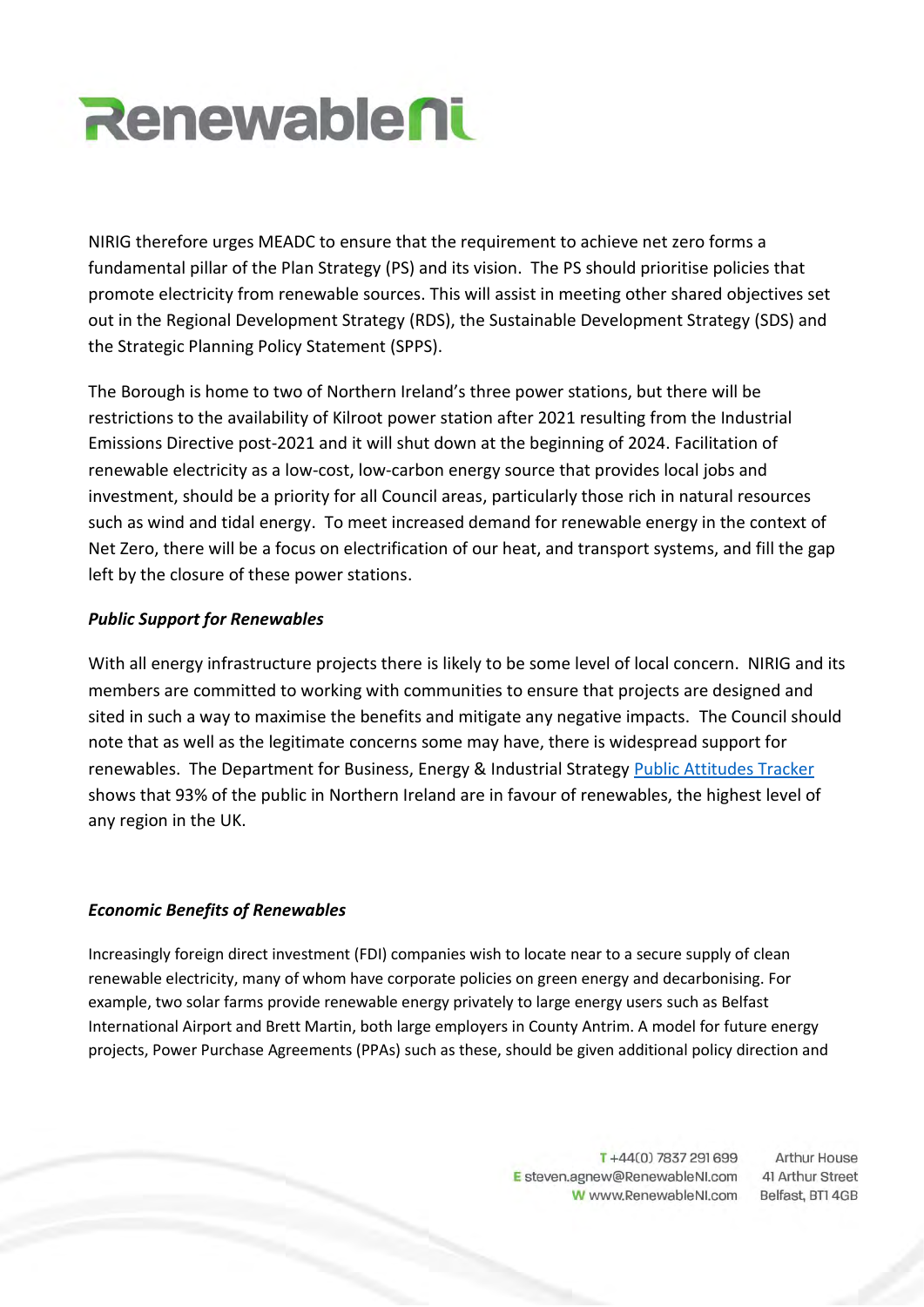

protection. Renewable electricity PPAs can not only lower our regional reliance on fossil fuels but can also help our local indigenous companies to reduce energy costs and be more competitive.

NIRIG suggests that the Council should include in its PS reference to the wider role that the renewable energy sector can play in generating jobs, encouraging investment, protecting against increasing utility bill increases, strengthening the grid, reducing harmful emissions and the over-reliance on imported fossil fuels.

# *Existing Planning Policy*

NIRIG is supportive of the existing planning policy regime and in particular the balance that is struck in the Strategic Planning Policy Statement (SPPS), between the need to protect and conserve our most precious landscapes, and the need to proactively tackle climate change through enhanced proportion of renewable energy sources.

The Regional Development Strategy (RDS), through its Strategic Planning Guidelines seeks to reduce our carbon footprint: one measure promotes the increased use of renewables to reduce Northern Ireland's dependency on fossil fuels. Similarly, the SPPS directs local councils to provide policies and proposals in their LDPs that support a diverse range of renewable energy developments.

The SPPS stipulates that LDPs must take into account the aim and regional strategic objectives of the SPPS in relation to renewable energy, local circumstances, and the wider environmental, social and economic benefits of renewable energy development.

In the context of the Net Zero requirement these policies will need to be updated and will only further emphasise the facilitation of renewable projects in order to meet our climate objectives. Council should be devising its LDP with this at the forefront, lest it become out of date before it is published.

## *PPS18 and SPPS*

NIRIG urges a clear statement of intent that the LDP and any associated policies should **unambiguously align with national policies, frameworks and strategies** such as PPS18 and the SPPS. Policy RE1 of PPS18 states that:

> T+44(0) 7837 291 699 E steven.agnew@RenewableNI.com W www.RenewableNI.com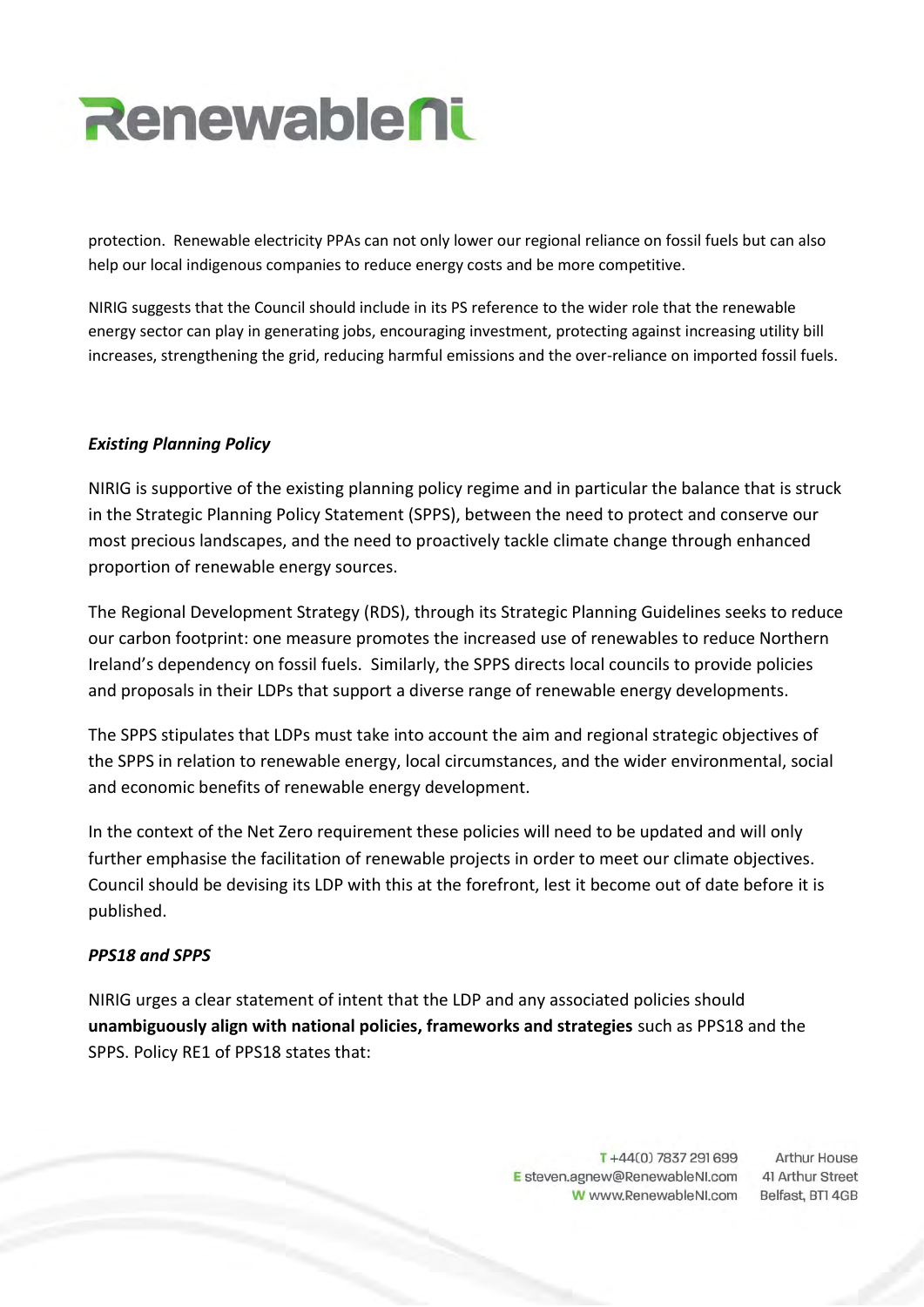

*Development that generates energy from renewable resources will be permitted provided the proposal, and any associated buildings and infrastructure, will not result in an unacceptable adverse impact on:* 

- *(a) public safety, human health, or residential amenity;*
- *(b) visual amenity and landscape character;*
- *(c) biodiversity, nature conservation or built heritage interests;*
- *(d) local natural resources, such as air quality or water quality; and*
- *(e) public access to the countryside*

SPPS Regional Strategic Policy 6.221 outlines that:

*Councils should set out policies and proposals in their Local Development Plans (LDPs) that support a diverse range of renewable energy development, including the integration of micro-generation and passive solar design. LDPs must take into account the above-mentioned aim and regional strategic objectives, local circumstances, and the wider environmental, economic and social benefits of renewable energy development.*

NIRIG is concerned that in its draft Plan Strategy MEABC has added a significant number of additional criteria under which renewable applications could be refused and the draft Plan could be outwith the requirements of regional policy.

NIRIG is wholly supportive of a balanced policy which protects the local environment, whilst promoting the appropriate development of renewable energy projects. In this way Council can recognise their wider environmental benefits and properly follow the criteria-based approach advocated in the SPPS whilst also recognising the additional need for this form of development in the context of the new Net Zero target. Visual impact must be considered against the climate emergency and the potential environmental devastation of not meeting our net zero requirements.

## *Loss of Presumption in Favour of Renewables*

T+44(0) 7837 291 699 E steven.agnew@RenewableNI.com W www.RenewableNI.com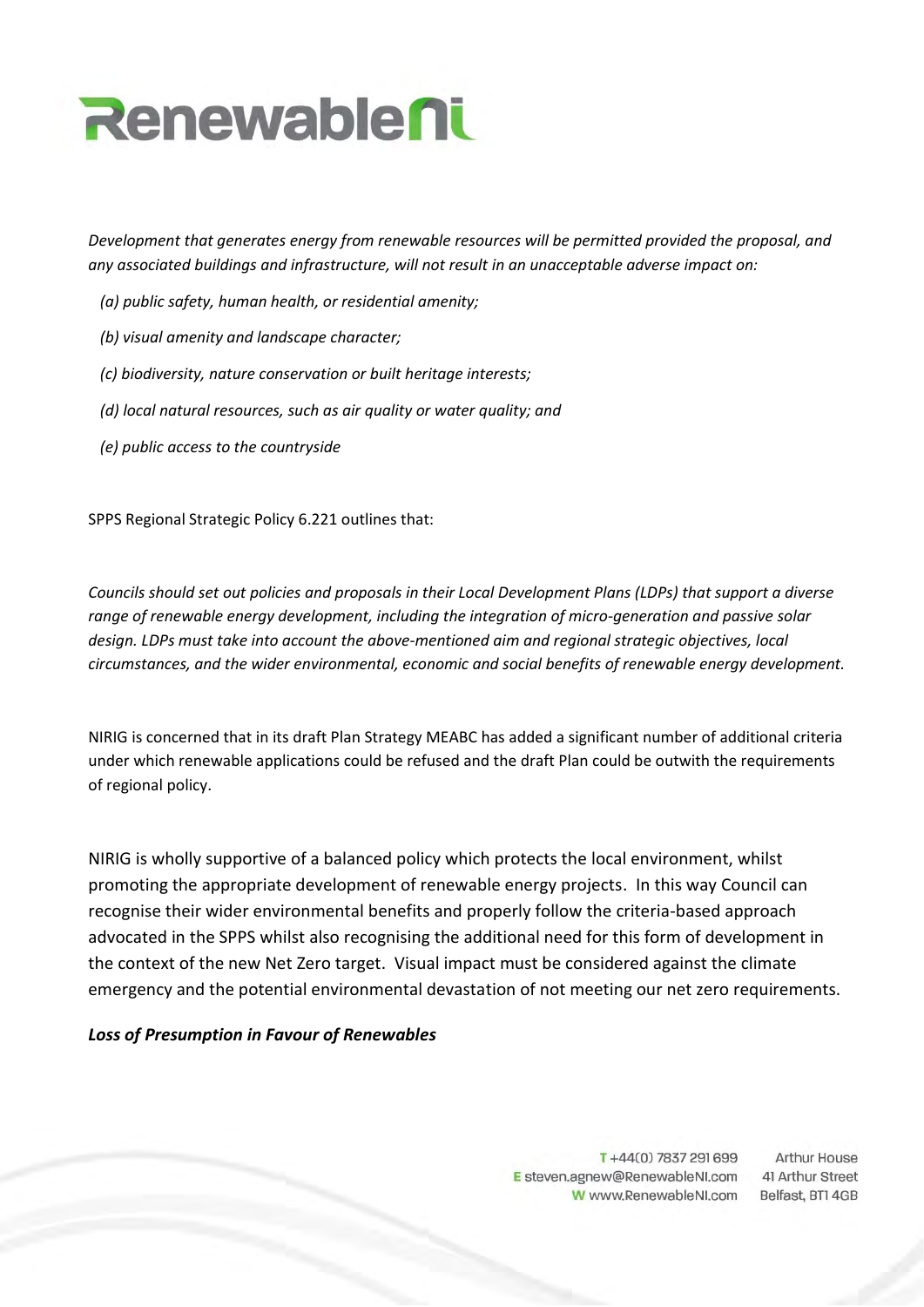

NIRIG is greatly concerned that the presumption in favour of renewables which was stated in the Preferred Options Paper, in accordance with the SPPS, is not explicit in the draft Plan Strategy, nor does it appear to be reflected by the approach of the draft plan. Instead two new presumptions against renewable development have been introduced; a presumption against renewable development, and associated electricity infrastructure, in Areas of Constraint on High Structures (ACHS) and in Special Countryside Areas (SCA).

## Policy RE1 acknowledges;

"By its very nature the wind resource is likely to be greatest in upland areas, which may be particularly sensitive in terms of their landscape, cultural heritage and nature conservation value. It is also recognised that larger-scale wind energy developments are likely to be visible over distances."

However the dPS in being weighted heavily against the development of renewables, lacks the balance that is evident in the SPPS. The PS must recognise that the climate emergency will have a devastating impact on conservation value compared to the relatively benign impact of a wind farm. Instead the draft plan seeks to heavily restrict renewable development and prohibit it almost entirely in ACHS and SCAs.

NIRIG believes that the Council should take a more facilitative approach, allowing applicants to demonstrate how the impacts of a development can be mitigated on a case by case basis.

We would like to see the evidence base used to produce the draft policy on ACHS and SCAs. These designations are not recognised within the SPPS and the dPS fails to provide evidence that they are required. ACHS were not included in the Preferred Options Paper (POP) and therefore have not been consulted on and we are struggling to understand the reason for their inclusion. NIRIG contends that the Area of Outstanding Natural Beauty designation is sufficient for landscape protection and is unconvinced that these new designations serve any legitimate environmental purpose.

Draft policy TOC1 will further hamper the deployment of renewables as it appears to put a blanket ban on telecommunications developments, which may be required to facilitate new renewables on to the grid, within SCAs. The policy should facilitate development on a case by case basis and allow for telecommunications infrastructure where a need for doing so at that precise location can be demonstrated.

NIRIG calls on MEABC to rethink these designations, at least allowing exemptions for the faciliatation of renewables in line with the strategic objectives of the SPPS, RDS and SDS. Applications for renewable projects should be considered on a case by case basis allowing the applicant to demonstrate how the project can co-exist with the natural landscape.

> T+44(0) 7837 291 699 E steven.agnew@RenewableNI.com W www.RenewableNI.com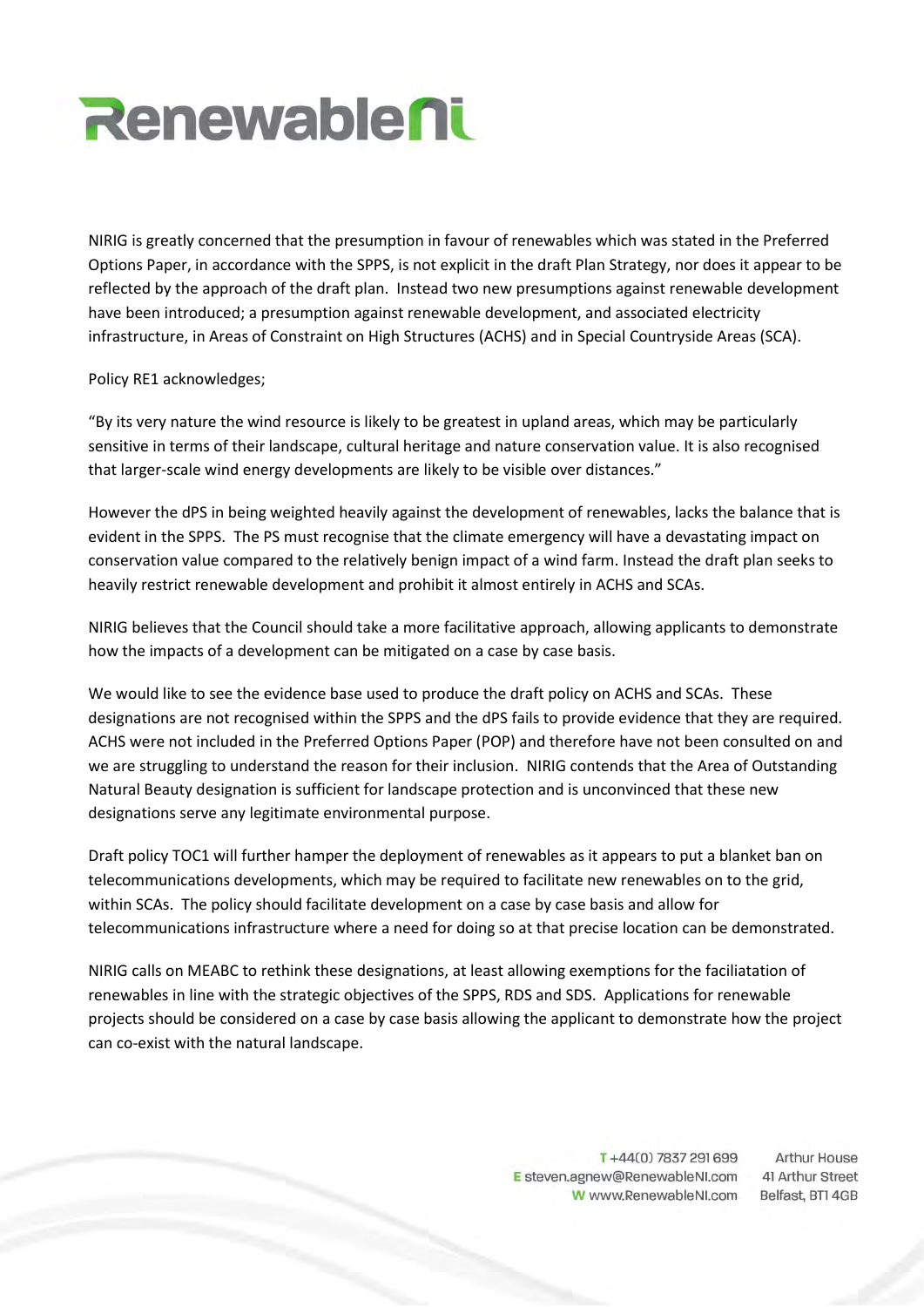

#### *Separation Distances*

#### **The SPPS states;**

*6.227 For wind farm development a separation distance of 10 times rotor diameter to occupied property, with a minimum distance not less than 500m, will generally apply.*

NIRIG recognises the minimum distance of 500m from an occupied property in the SPPS but notes that the dPS seeks to add additional requirements. RE(l) includes dwellings which are "temporarily unoccupied". This requires clearer definition as is open ended as currently drafted with no clarity as to how it will be interpreted.

MEABC has also required a setback distance from "approved developments". As MEABC will be aware, planning applications are often speculative and may take many years to come to the fore, if at all, and therefore it is not prudent to restrict other developments on this basis.

NIRIG supports the policy as outlined in the SPPS and would encourage the Council not to deviate from this.

## *Repowering*

Repowering represents a fantastic opportunity to increase the output from existing wind farms often by replacing older turbines with a smaller number of larger, modern, more efficient turbines. NIRIG welcomes the positive approach that the draft plan takes to repowering. The repowering of a windfarm differs from that of developing a greenfield site as the area has previously been developed, has demonstrated its suitability for use as a windfarm site, and will continue to be used for the same activity.

## *Solar*

The PS should make direct reference to the potential that solar PPAs have in providing clean, green energy across the Council area. Solar farms are quick to deploy and well sited solar farms can help meet local and national energy targets, without significantly impacting on local communities or the environment. In particular the PS could consider the innovative approach known as co-location, where both solar and wind turbines symbiotically co-exist. This is a highly sustainable use of existing infrastructure, with the solar and wind installations sharing grid infrastructure.

> T+44(0) 7837 291 699 E steven.agnew@RenewableNI.com W www.RenewableNI.com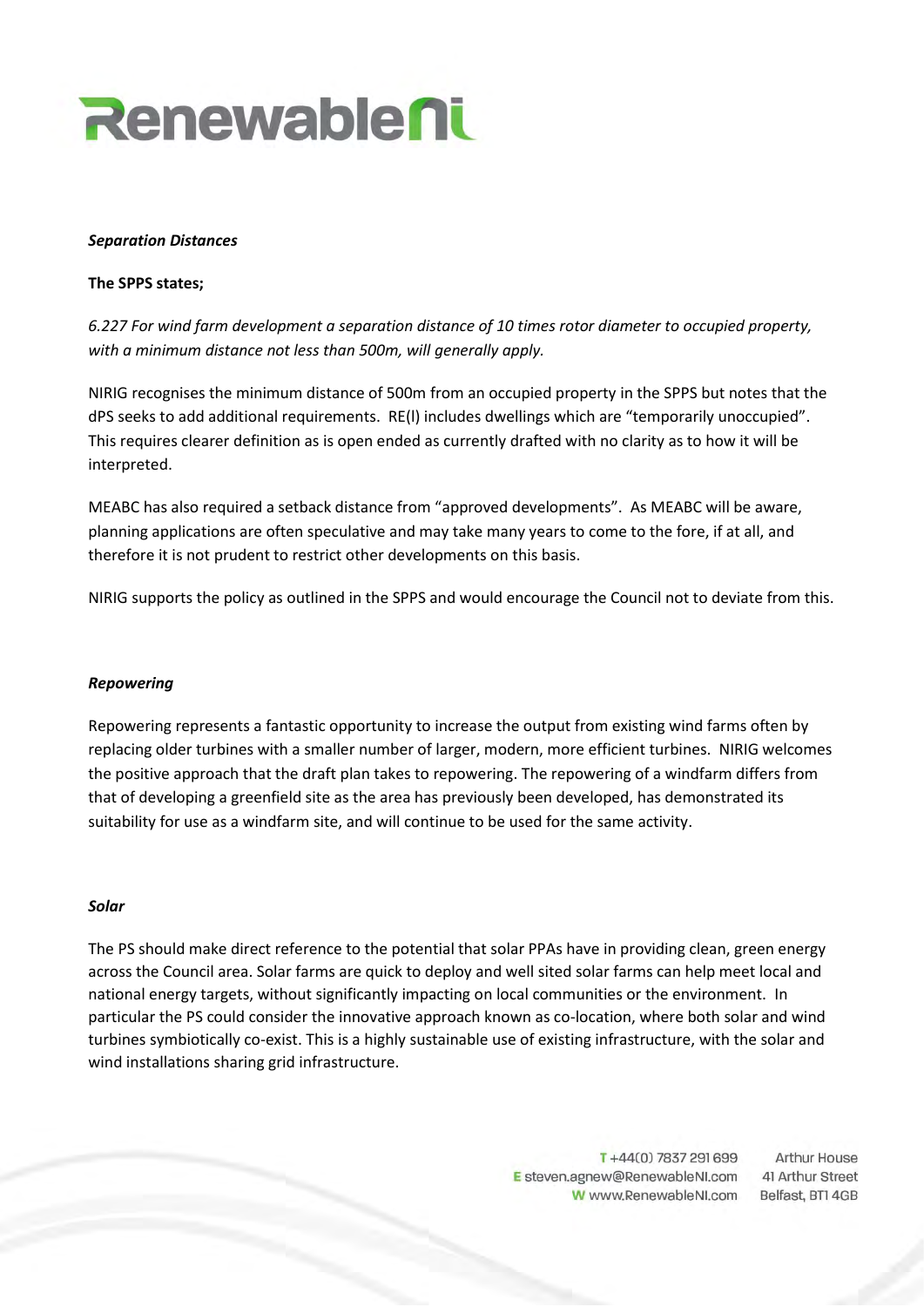

Combining renewable resources and increasing the productivity of the existing infrastructure is a logical progression for the solar industry. With reduced development costs and construction timeframes, coupled with shared use of existing infrastructure and operating costs, co-location will shape the future development of renewables over the coming years.

While understanding the preference for solar farm developments on brownfield sites outlined at 9.3.14 in the dPS, in reality such sites are likely to be too small for solar farms as well as being prohibitively expensive. Along with wind energy, solar is one of the cheapest forms of new electricity generation. Solar will play a vital role if we are to fully decarbonise our power supply at a low cost to the consumer.

The Plan Strategy should include targeted and focused objectives, which demonstrate the manner in which renewable forms of energy are to be encouraged. Renewable energy technologies such as solar can stimulate jobs and reduce reliance on fossil fuels.

#### *Soundness*

**Draft policy RE1** adds additional restrictions to the deployment of renewables in contradiction of the SPPS, RDS and the main objectives of the plan. RE1 therefore fails soundness tests CE1, CE2, CE3 and C3.

**Draft policy TOC1** fails to provide for exemptions in SCAs where telecommunications infrastructure developments may be included. It therefore fails soundness tests CE2 and CE3.

**Draft Policy CS2** seeks to restrict development with no exemptions for renewables. Nor does it provide an evidence base or justification for a designation outside those within the SPPS and therefore fails soundness test CE2.

**Draft Policy CS3** conflicts with and is inconsistent with the approach set out in the SPSS and PPS18 and is not based on a robust evidence base. It therefore fails tests CE1, CE2, CE3 and C3.

> T+44(0) 7837 291 699 **Arthur House** E steven.agnew@RenewableNI.com 41 Arthur Street W www.RenewableNI.com Belfast, BTI 4GB